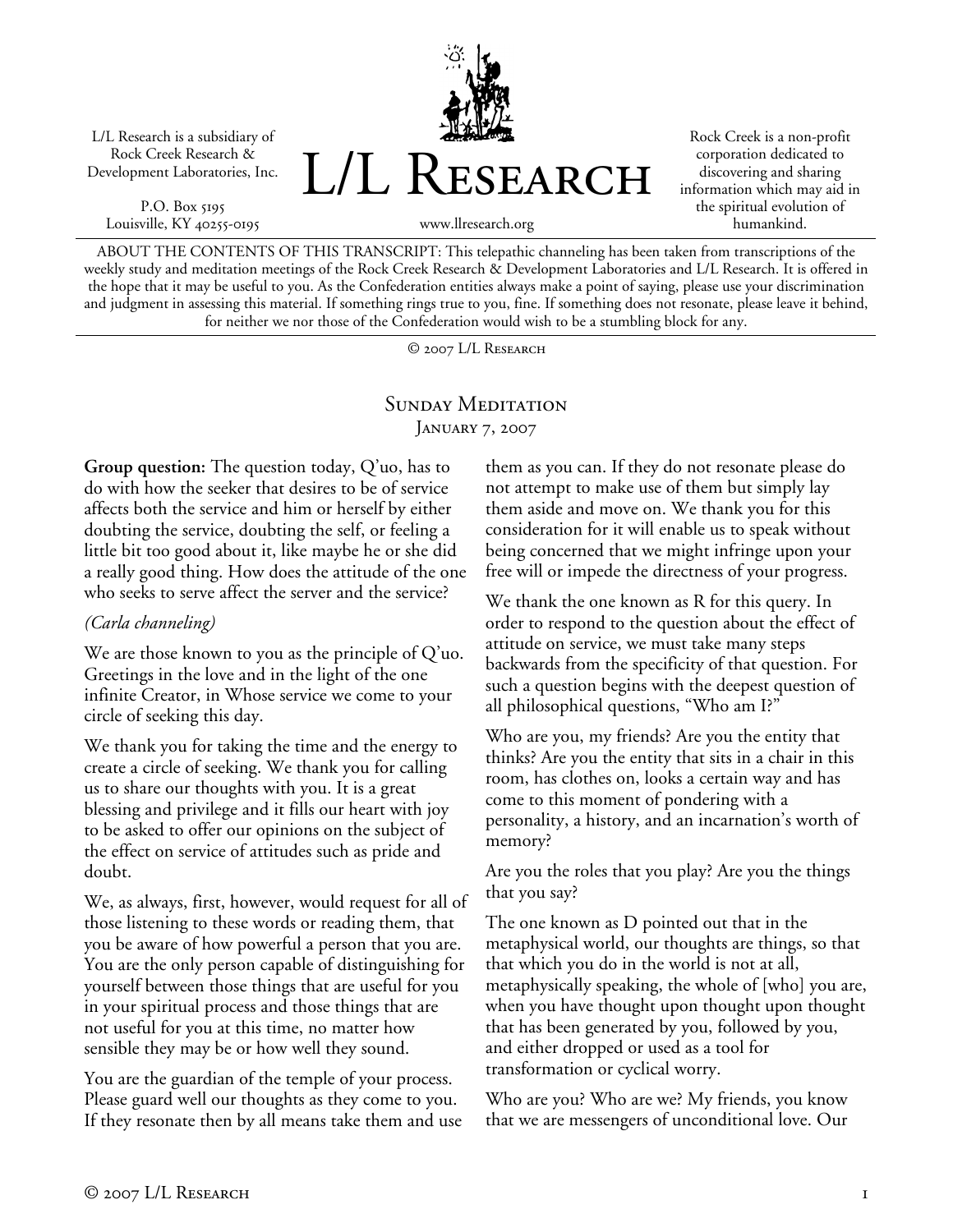message is not that we come to you in love but that we and you are love. Because we are all one. So your question is asked against our background of being aware that all of us are one interacting, interpenetrating union of various foci or points which the Creator may use to observe, to process, and to harvest experience. Therefore, when you serve another, you are serving yourself.

However, in a sense of being able to use that information to work spiritually, we realize that there needs to be more discussion. And so we move a step closer to the question and talk about you and those with whom you interact. We have just noted that you and all others are part of a unitary creation. However, as with all good spiritual principles, there is a paradox involved. That paradox is that each of you exists in his own universe. You are the Creator of that inner universe.

Therefore, it is as if you were a sun, radiant and unimaginably full of the love and the light of the one infinite Creator. Others are also suns with their own radiance and effulgence. $^{\rm 1}$  Between you, just as there seems to be a great distance between suns, there is a great distance, shall we say, a sea of in-between.

Each who is incarnated in a physical body such as you are is deeply aware of that great water of otherness that seems to exist between one person and another. While it is true that all of this "otherness" is an illusion, nevertheless it is also true that the sense of being different from the rest of creation was carefully set up for you in order to create an atmosphere in which you could do spiritual work.

The Creator has attempted creations in which each entity in third density was aware of the truth of unity. It was discovered that in this atmosphere of being completely aware of who they were, entities were not motivated to seek further. The veiling of this awareness of the unitary nature of all creation was discovered to be an improvement on the design of, shall we say, the schoolroom of third density.

Your particular creation, then, is a creation in which you are veiled from that stunning awareness of your identity with all that exists. And it is as though you live in a body which is a barrier or a defense and certainly a limitation and a demarcation between you and the rest of the world.

When you come into contact with other people, it is as though those two stars become two ships that are sailing closer and closer together. Naturally, they do not wish to run into each other. They navigate around each other with some care.

There is that within each which yearns, however, to come into right relationship with others. There is a deep desire to find harmony, peace, relaxation and mutual affection when you reach out to another person.

How you think about yourself does impact the way that other people see you in a subconscious manner. This is because actions speak louder than words. Your body language, your gestures, your speech, the expression on your face, the look in your eye, all come across to other people in ways you cannot imagine looking in the mirror.

You do not see the self that others see when they look at you. You shall never know how beautiful some people think you are and hopefully you shall never know how unattractive others think you are. You are encased in your own opinion of yourself and while others' opinions of you may batter against that bastion, they cannot bring it down. What you think about yourself is what is in your creation and in your universe.

There is a moment in the seeker's life when the seeker chooses his way of life. When that moment comes—and, indeed, for many entities upon the surface of your planet at this time, that moment has not yet come and may not come at all—something changes about the way you see yourself. When you decide you wish to be of service to others and you wish to polarize in that sense, you create an expectation, a hope, and a goal.

Naturally, you cannot imagine precisely what being of service to others will entail. But you set your intention. And with that intention your ship has now formed a rudder. Your star has now formed its orbit. You have created in your universe a Pole Star<sup>2</sup> of hope.

This creates, metaphysically speaking, a passage from the spiritually immature person to the spiritually

1

 $2^2$  The Pole Star is also known as the North Star and is the brightest star in Ursa Minor. Pole stars are often used in the navigation of ships because the pole stars' position in the sky doesn't change throughout the night and thus dependably indicates north.

<sup>1</sup> <sup>1</sup> effulgence: radiant brightness.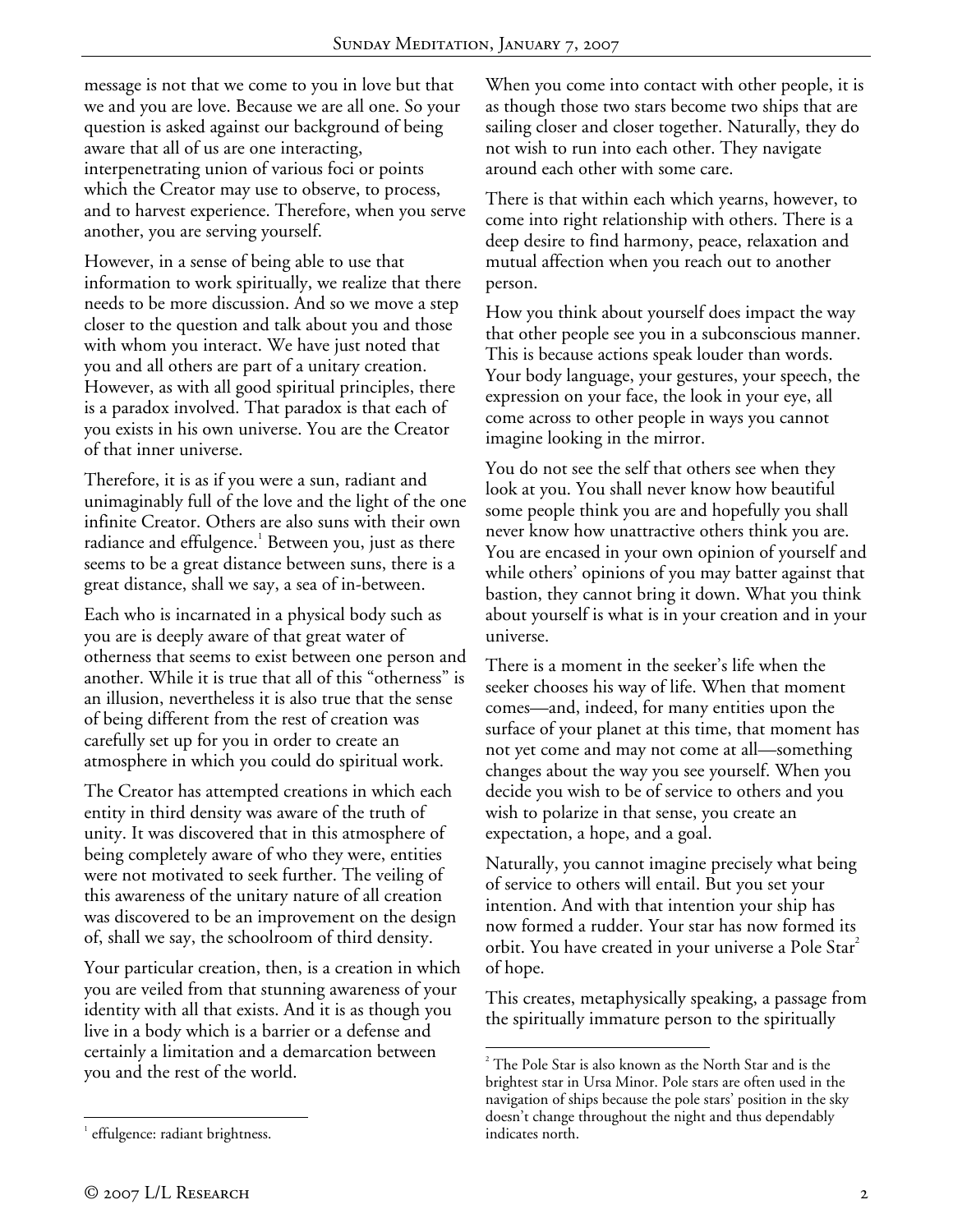mature person. This is not to say that there is not always work to do in ripening the fruit of self but that until you take yourself seriously enough to make that life decision to offer all that you are in service to others, metaphysically speaking, you have not yet awakened from the dream of incarnation.

When you have taken yourself that seriously and dedicated yourself that completely to the hope of being love within the world that you experience at this time, you become a magical entity. You know who you are to a greater extent than anyone could who has not yet come to the point of making that choice.

As you go about your life after that point, there may be no obvious difference in the services that you render to others. Nevertheless, to you there is a difference! There is a profound difference in that you have taken responsibility to seek resources and materials that will help you to investigate how to be of service and how to be of service more skillfully.

So, in a way, you put yourself under the gun. We use that idiomatic expression because in a way the decision to be of service to others is like the starting gun of a race. It is a marathon. It is more than a marathon. It is a lifetime. And you seek to move steadily, running a "straight race with God's good grace," as this instrument's hymn has it.

This same hymn brings us to our next point. The next words of that particular poem are, "Lift up thine eyes and seek His face."<sup>3</sup> You are under grace, my friends, when you choose to be of service. A tremendous amount of help surrounds you in that choice. Grace abounds, for when you choose to love, you choose to express the nature of the creation and the Creator. Your choice is in direct alignment with the truth, that truth that is such a great mystery that no one has ever been able to articulate it.

When you lift up from gazing at your own thoughts, your own processes, and the details of your conscious existence, you lift yourself into a goodly company. You lift yourself to a level of concept.

Run the straight race through God's good grace. Lift up thine eyes and seek his face. Life with its way before us lies. Christ is the path and Christ the prize.

Now let us look at that a moment. Selfhood is in itself a concept and you are asking about this concept when you ask about how attitude can change your service. Lifting up from the concept of self is not looking away from the self, it is seeking a deeper and more informative and helpful kind of awareness of what that self is.

So, as a servant of the light who wishes to serve others, you have a dual awareness of self in that a part of yourself is aware that you are one with all with whom you interact.

The other part of yourself is self-conscious, selfaware and self-bounded by the limits of the thoughts within the brain, the shape of the body, and the shape of the concept of the physical self that you have.

Both of these concepts of self are useful and accurate and you play with them your whole life long. For, when you are moving out the front door to get the paper in the morning, you are moving not only as love itself, incarnated in physical form, you are also moving as a sleepy human who is noticing the weather and the state of the morning and so forth as the paper is fetched from the mailbox. You are at the same time sublime and endlessly and tediously detailed and worldly.

Letting those two concepts of self harmonize themselves is an art. And we encourage you always to make room for the sleepy one who is going out and fetching the morning paper to see the news of the day. As you progress spiritually, do not scorn the everyday and the ordinary. For those are moments of sacredness also.

Indeed, our answer is couched in the concept of allowing the self to become aware, slowly and gradually, of the depth and the richness of your own self. Not shunning or eschewing any part of the self, any part of the veneer of civilization and culture, or the slightly deeper natures of race and teaching and culture. Never shunning sexual differences, but embracing them and acknowledging them. You incarnated just as you are for good reasons. Do not turn your back upon them but appreciate them and see what they have to give you in order to help you be of service to others.

Service to others can be seen to consist of two parts, simplistically speaking. That is, the service you intend to give and the service that you give. In

 $\overline{a}$ 

<sup>&</sup>lt;sup>3</sup> The second verse of J. S. B. Monsell's 1863 poem, "Fight the Good Fight," is: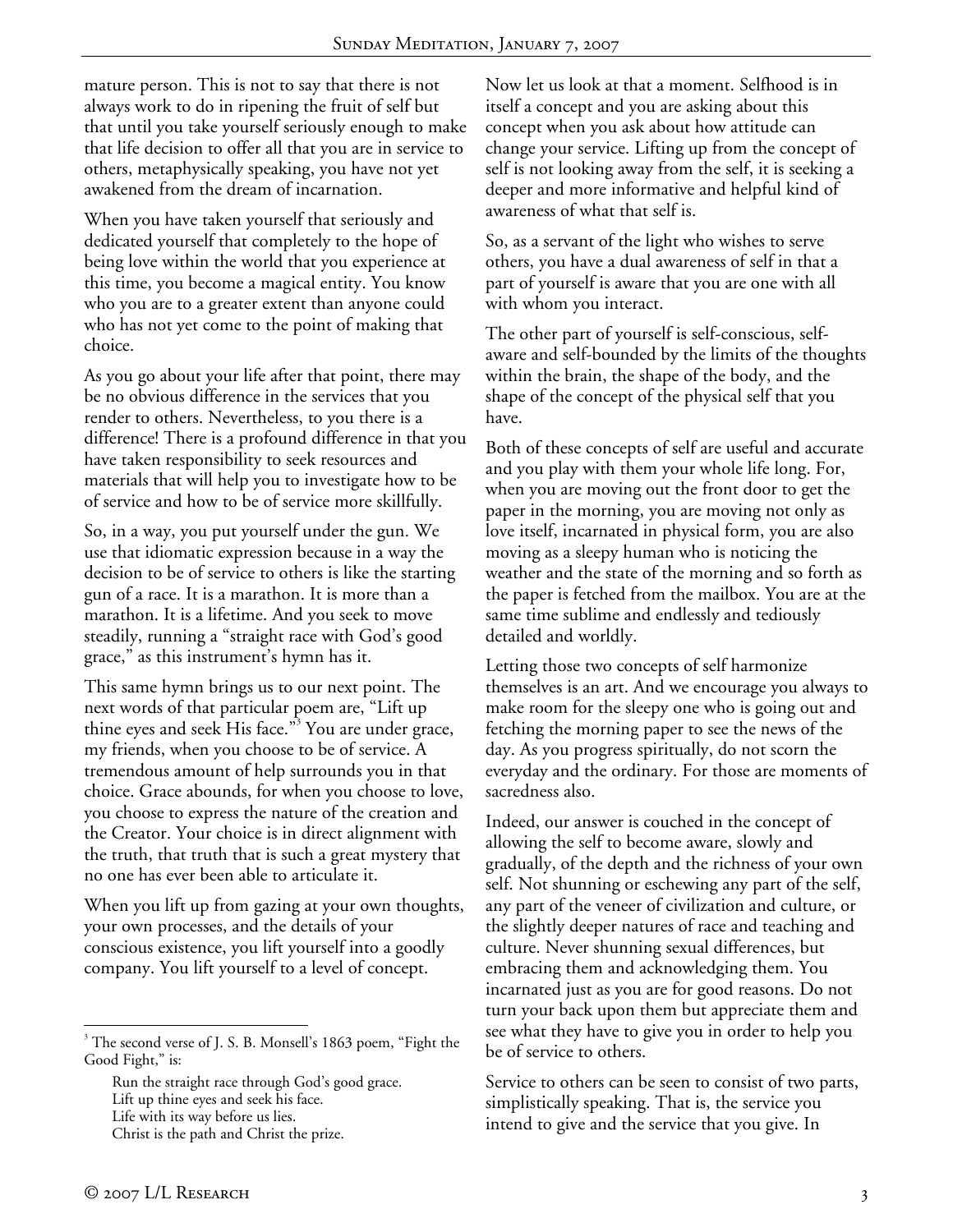addition to those two parts, there is a third part which is entirely private and important only to yourself.

The service that you intend to give is in line with your decision to be of service to others in the first place. You have set your intention for your lifetime in that cornerstone decision. Each time that you repeat that decision in choosing consciously to be of service to another, you are doubling your polarity. You are creating a more and more powerful self, a self more and more capable of achieving changes in consciousness at will.

You are becoming a magician in the most high sense of that word. You have left your mailbox and your home town behind and you are relating directly to the star of hope. How glorious and how beautiful that upliftment is as we see you repeatedly attempting to set your intention and to serve. Those intentions cannot be taken away. What happens in the world "out there," shall we say, is of no consequence, in terms of what is happening metaphysically.

Service to others' second part, shall we say, is the service itself. When you serve another person it is as if you gave a gift. You cannot help but wrap that gift in a certain kind of paper with a certain kind of ribbon and a certain kind of bow. You are who you are. Your gifts are generally wrapped in biases that constitute the wrapping of the present. That person's reaction to the package will, to some extent, affect his use of the present itself.

We do not say this so that you will be concerned about it. We say this so that you will understand that you are not responsible for the way people take what you offer with a pure and good heart. You are responsible only for the offering and for crafting that offering to be as beautiful as possible.

When you have given that service, whether it be a word, a gesture, a gift of money, a gift of time and attention, or whatever your service to others is, it is completely out of your hands. Your baby has left the dwelling place, never to return. And in someone else's universe, a gift has been given.

What that entity does with your gift is of no concern to you. Many, many times that which you intend occurs, and there is rejoicing between the two of you. Many other times, my friends, your gifts will not be recognized for what they are. They will be

trampled into the dust. They will be taken for the opposite of which you intended. Or any other number of things may occur to that gift.

You have to let that be all right. You cannot be chasing after your service to others and shaping it up, altering a bit here and spiffing up there. You must let it go.

If you find resistance to your gift, we suggest that you study that, sit with that, as the one known as R said earlier. Allow that to be part of your awareness as you ask yourself, "How may I better serve?"

That third and inward part of service to others has to do with the attitudes with which you approach service. As long as you remain within your personality shell, you will always be second-guessing your service. You will always, according to your nature, either be concerned that it was not enough or proud of yourself because you have done such a good job of serving others.

This has little to no impact on the service itself. The service itself has been moved into another entity's creation. You cannot affect your service by doubting yourself. The service continues unimpeded. You cannot affect the service that you give by being proud of it.

However, everything, my friends, is grist for the mill, including the thoughts that you have about what you do, what you think, and what you say. In the intellectual reaches of your creation, you can chase your tail in an endless number of ways. You can doubt yourself, congratulate yourself, feel guilty, wonder if you could have done better and any number of other emotions, thoughts and feelings which, in turn, become that at which you are now looking.

If you simply continue to watch yourself think and become conscious of the process, you shall eventually achieve realization. We always encourage each to spend time in the silence and to sink down into that silence to receive its riches.

Part of the sinking down into the silence is letting go of your self-concept. With us now, visualize yourself, each of you, in a small room. It is bare, monk-like, and yet when you go to that room, you are happy. For it is the room where you pray and ask. It is the room in which you are fed in that muscular silence of the inner heart. Kneel down upon that bare floor and remove from yourself the concept that you have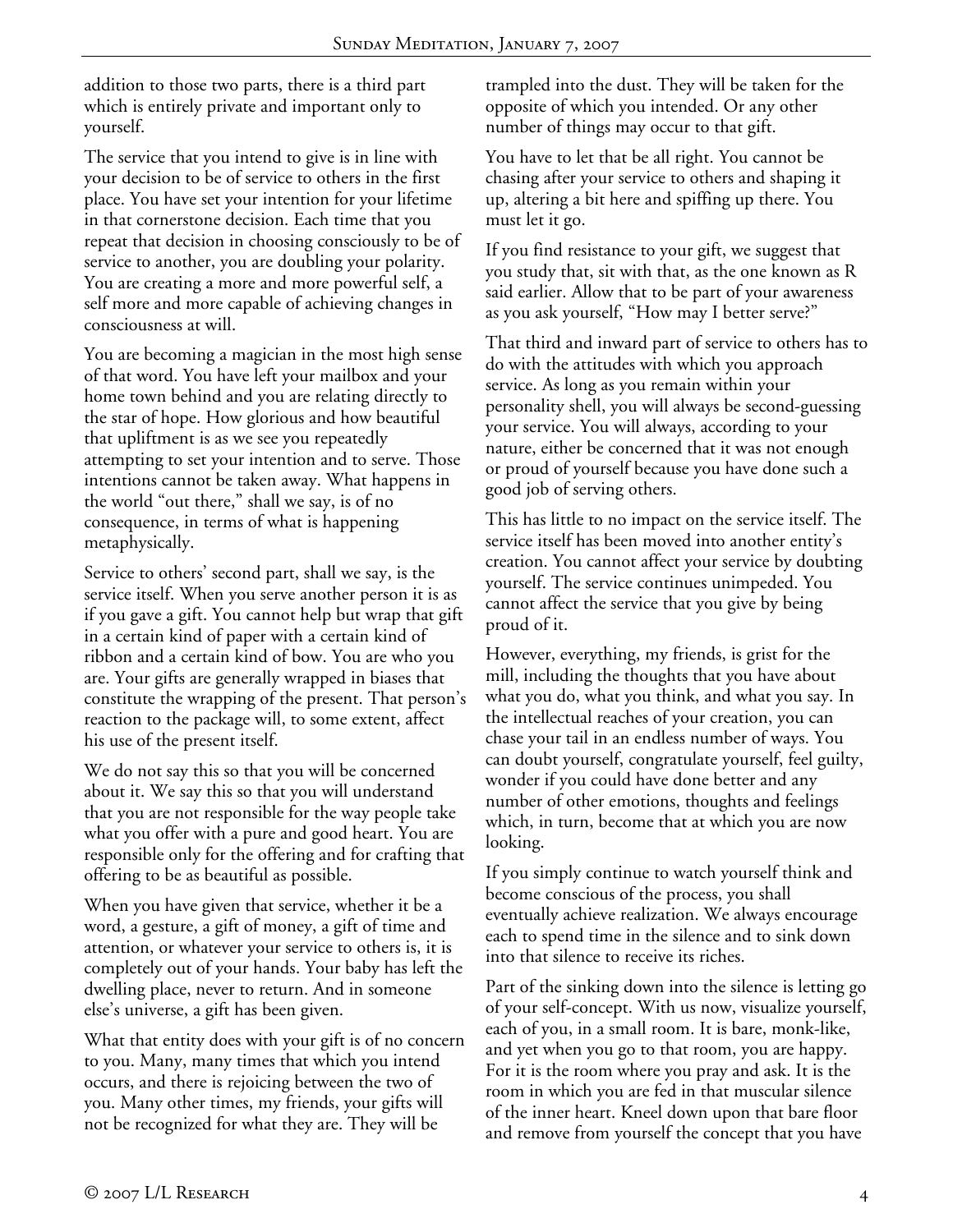of who you are. Take it down, my friends. Take every concept away and just allow yourself to kneel before the love and the light of the one infinite Creator.

As you allow yourself—the concept of yourself—to melt away, you become an empty vessel, shaped to hold the love and the light that you find pouring into you in that inner room.

Who are you then, my friends?

When you have emptied yourself so that you can hold the gift of love and light, you are in the position of the one known as Jesus the Christ when he knelt down in the garden of Gethsemane and said, "Not my will but Thine be done."

And when you rise up and go out again from that inner room, you will find the Earth a sparkling place, bursting with joy. You will sense the air humming around you as if to welcome you to the world.

And you will know who you are.

You will feel that livingness without the need to identify it, define it or describe it. Because you are no longer your personal self when you rise from your knees in that inner room. You are a very impersonal self, that self that all entities truly are beneath the many layers of self that have been taught, the poses that have been struck, and the decisions about details that have limited you this way and that until you have painted yourself into the corner of who you describe yourself as being.

You have burst free of all of that when you become the "I" that serves. And then, my friends, you do not have to wonder how you did. You do not have to doubt yourself and it will not occur to you to pat yourself upon the back.

You cannot stay within that state of mind on a continuing basis if you are like most of those upon your planet. And you are not intended to stay there. For you have work to do that you gave yourself to do, that did not have to do with service to others as much as it had to do with growing your own mature balance of self.

Balance is a very helpful word when it comes to attempting to envision and focus your energies and spend them wisely. There is always a dynamic balance that is going on in your life, no matter what issue you take up. Look for the balance, not for the

right or the wrong. Look for the resonance and the sense of deep confidence within that says, "Yes, this is where I should be. This is how I wish to serve. This is my best environment."

When you feel that you are in the right place at the right time, then there is a relaxation within you.

## *(Side one of tape ends.)*

## *(Carla channeling)*

And you do not strain or stretch in the space which the world has for you. You have made your space by identifying yourself as the "I" that serves. Take your Christhood upon you. Wear it well. Wear it humbly. Wear it proudly. You shall serve, my friends, with excellence.

We are aware that we have but scratched the surface of this topic and yet we are also aware that this instrument is suggesting to us that we move on, and we would ask at this time if there are further questions that you have or a follow-up to the query that has already been asked. We are those of Q'uo.

**S:** If you wish to serve with unconditional love and yet seemingly those around you do not wish what you have to offer, where do you go with that?

We are those of Q'uo, and we believe we understand your query, my brother. We said earlier through this instrument that when you have offered a service, it is no longer your own. This is a harsh truth sometimes, because sometimes your offering falls upon stony ground.

This has nothing to do with your offering, my brother. For that which you have offered with a full heart and a pure intention is as it is. It cannot be scorned or taken down in the world of concept and metaphysical truth, although in the illusory world which you call consensus reality there is no guarantee that anyone will ever understand any gift that you may give.

We believe that this is the kind of situation about which the one known as Jesus the Christ was attempting to talk when he was speaking of the blessings of being poor in mind, of being in grief, of crying, of being in so many difficult situations and yet before every description of a sad situation—sad seeming to the world—the one known as Jesus said, "Blessed are those…" We believe that the one that meets your needs at this time is, "Blessed are the meek in heart, for they shall inherit the Earth."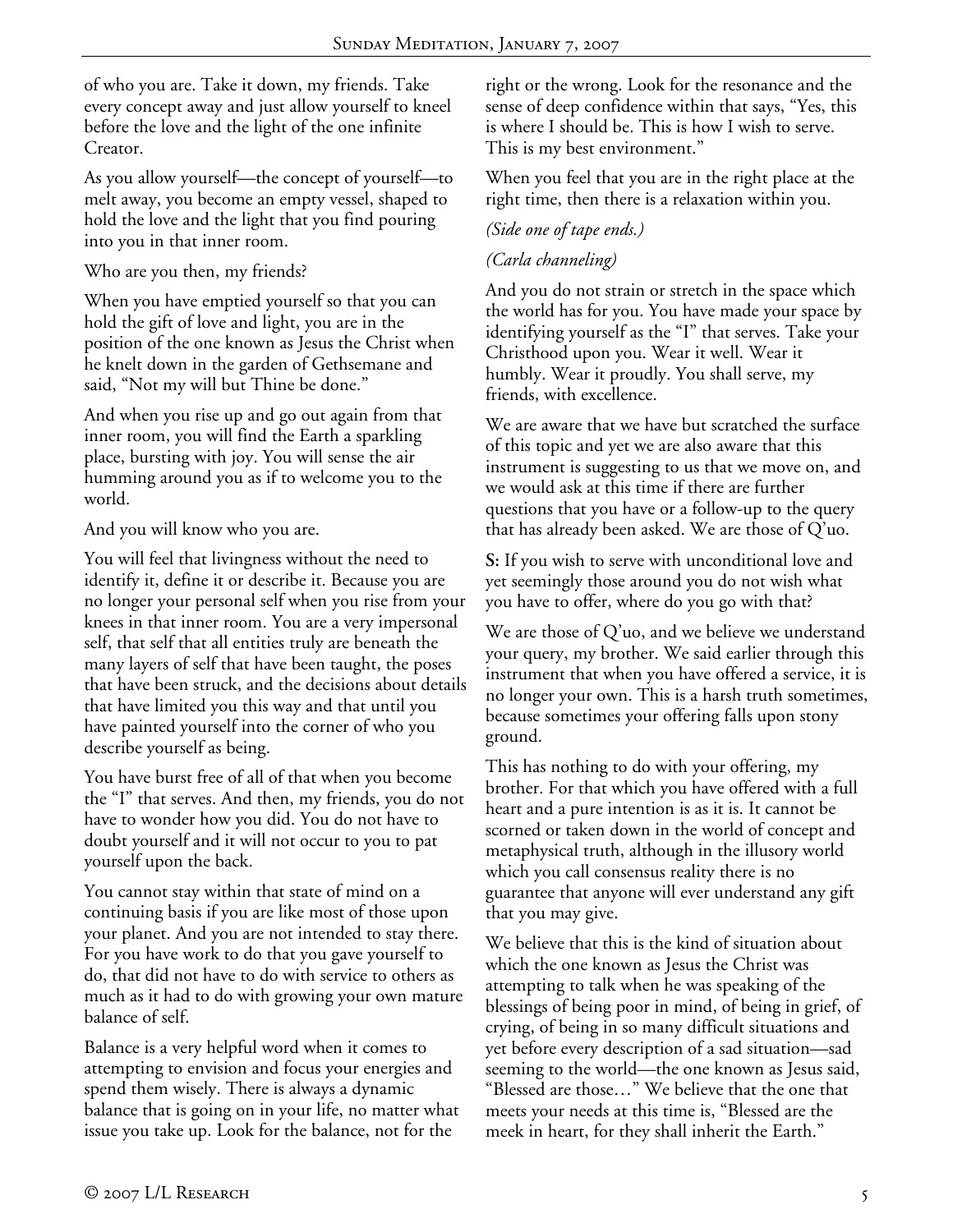The blessing of not being understood or accepted for precisely who you are is that it moves you to a deeper place where you offer that self to the lover of your soul that is the infinite Creator. In your grief, there is a beauty that is unmistakable. And all we can suggest to you, my brother, at this time is that you focus on the blessing of this situation and allow it to sweeten you as it humbles you.

Out of that humility and sweetness come the sprouts of new hope, new life, new energies to meet, new loves to greet.

May we answer you further, my brother?

**S:** No, thank you for that.

We are those of Q'uo, and we thank you as well, my brother. May we ask if there is another query at this time? We are those of Q'uo.

**T:** Yes, I would like to ask a question. We spoke earlier of meditation and the difficulties of sitting in meditation and finding the time or just going and doing it and I have been working with programming before I go to sleep at night with thoughts that I want to explore or just various things. I guess that I would like to have some comment on the efficacy of doing that. I feel it's beneficial but I would just like to have some comment on that if you would please.

We are those of Q'uo, and believe we understand your query, my brother. It may seem an unspiritual thing to say, but in truth, a good deal of what is processed through your instrument as a spiritual seeker is much like work on the computer. There is programming involved. You have a set of defaults, in general, in your life. You were born with some of them. Others of them were taught to you by those who wanted to tell you who you are. This constitutes the original programming for the kind of query the one known as R was asking earlier, about how does your attitude affect the service.

When you ask yourself to program for a certain intention before you get to bed at night, you are overriding the original programming and making it your own. This is an excellent thing. As you set your intention, then, set your intention truly, mean it sincerely, ask it humbly, and release it.

Now, it is very important that you release it. Because it will grow if you allow it to grow. That programming alerts other programming deep in your bio-computer, shall we say, programming

having to do with accepting help and becoming more sensitive and attentive to guidance. And as you continue to move along one line of intention, you are accelerating the rate of your spiritual growth greatly.

To balance the excellence of this we would simply offer you the corresponding and balancing dynamic to all intentions to accelerate the pace of your spiritual growth. That is, that the more skillfully you program yourself for opening up to transformation, the more change will seem to occur in your life. Change is often very difficult to process. And so you may feel, if you contemplate this, that you have done yourself a disservice. This is not true. You have simply asked of yourself that you move more quickly than the earthly part of you might perhaps feel comfortable in moving.

So, as you move into doing this programming before sleep as a steady and stable practice you may well find that various things in your life seem to jump up at you and say, "I am a problem. I need to be dealt with." Yes, you have asked this of yourself! These are the little ten-minutes quizzes you get when you are in the midst of transformation. This does not mean that it is not a good idea to do what you were doing, it is simply that it is well to mention that there is a corresponding dynamic when you are being the most successful, shall we say, at becoming more what you would wish to be, in that each effort in that direction is balanced by the challenges or catalyst that will appear in just such a shape and form as to be sure that you meant what you said.

May we answer you further, my brother?

**T:** No, thank you.

We thank you, my brother. Is there a final query at this time?

**Jim:** The instrument is attempting to write articles to explain the archetypes to people who would like to study them. What would be the philosophy concerning archetypes that would be the most important to get across?

We are those of  $Q'$ uo, and are aware of your query, my sister. In this effort, my sister, your art, pallid though it may be, is the art that must be used; your words, inefficacious that they may be, must be the words used. As you are attempting to learn how to teach and as this information is very active in your